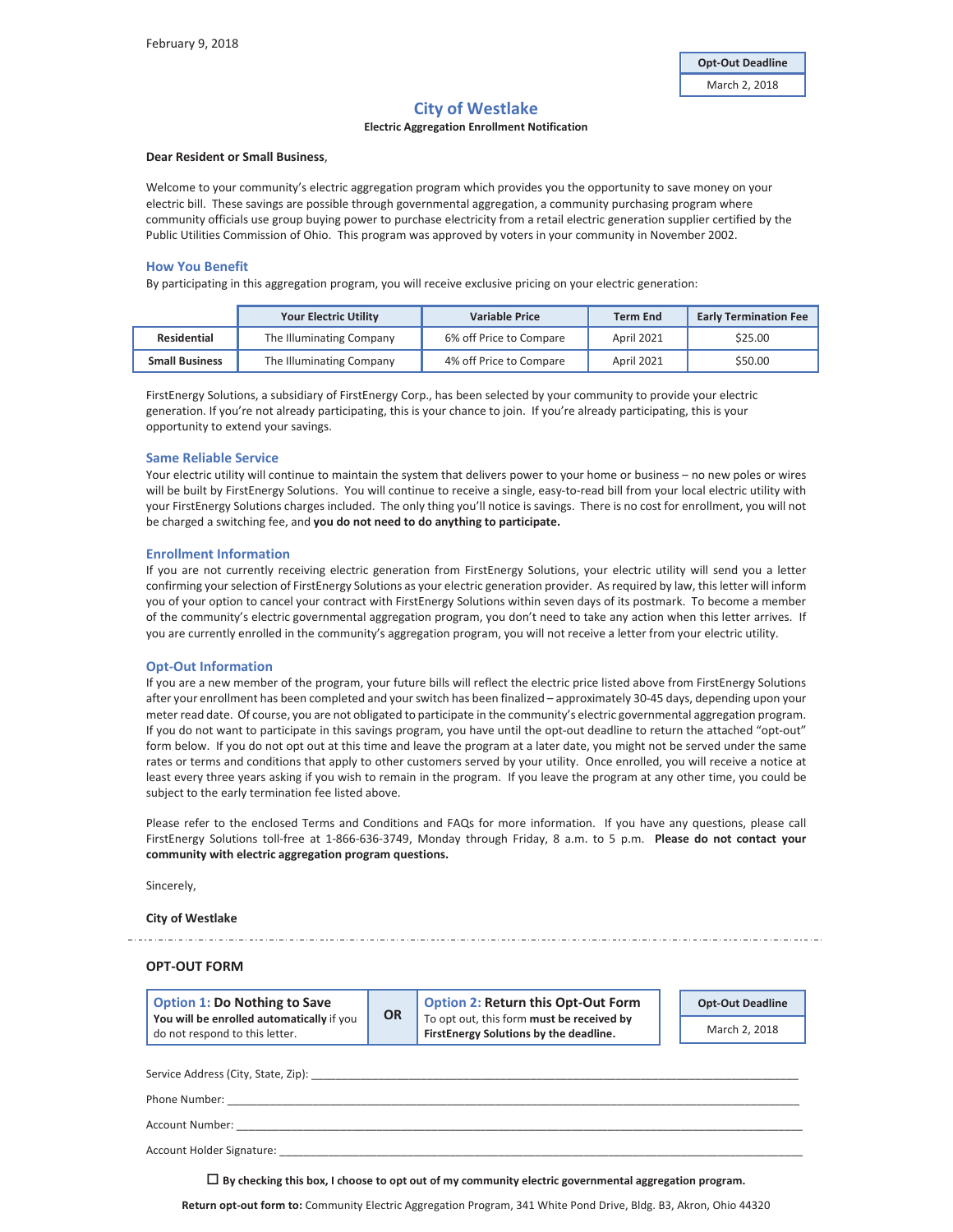## **How is my community able to choose a certified electric generation supplier on my behalf?**

Under governmental aggregation, local officials bring citizens together to gain group buying power for the purchase of competitively priced electricity from a retail electric generation supplier certified by the Public Utilities Commission of Ohio (PUCO). Residents voted to allow the community to contract for an electric generation supplier on their behalf.

# **What do I need to do if I** *want* **to be included in this governmental aggregation?**

You do not need to do anything to receive the discounted generation pricing under this program. You may choose to remain in the aggregation group and begin receiving your discount by simply not returning the opt-out form.

#### **Is my price for power fixed, or does it vary?**

The information in your letter states if your price is fixed, variable, or variable based on a tiered pricing structure. If you have a fixed price, the price you will receive each month does not change. With a variable price, the discount you will receive each month does not change. But because the actual price per kWh charged by the utility may change each month (based on the season and your usage), the price per kWh from FirstEnergy Solutions will also change each month. If you receive a variable price, based on a tiered pricing structure, your initial price will remain consistent each month through the meter-read date of the first tier outlined in your Agreement's Terms & Conditions. At that time, your price will change but then remain consistent each month for the rest of your Agreement.

## **How will I know if I can save money under the electric governmental aggregation program?**

You'll know you are saving money as long as your price with FirstEnergy Solutions is lower than your utility's Price to Compare (PTC). To estimate your savings on a % off discount, locate the PTC on your electric bill. Divide your PTC by 100, then multiply it by the % discount (ex: 6% = 0.06) to determine your savings per kWh. Multiply this by your total monthly usage for an average monthly savings estimate.

### **If I am already a member of this program, why am I receiving this letter?**

As a current member of your community's electric governmental aggregation program, you are given the opportunity to opt out of the program at least every three years at no charge. Your previous contract with FirstEnergy Solutions is coming to an end, and this is your opportunity to either opt out or continue saving with FirstEnergy Solutions.

#### **What does "opt out" mean?**

"Opt-out" means that you can decide not to participate in your community's electric governmental aggregation program. By returning the opt-out form, which is included in this mailing, by the Opt-Out Deadline you will not be enrolled as an electric generation customer with FirstEnergy Solutions, your community's competitive electric generation supplier, and you will not receive the discount.

## **What happens if I do not send in the opt-out form?**

If you do not return the opt-out form by the Opt-Out Deadline, you will be included in your community's governmental aggregation program and will receive competitively priced electricity from FirstEnergy Solutions.

#### **Can I opt out over the phone?**

No, if you want to opt out, you must mail in your completed opt-out form and it must be received by the Opt-Out Deadline.

#### **Can I opt out of the program at a later date?**

Yes, you may leave the aggregation program at any time.

# **What are my energy supply choices if I decide to opt out?**

You can stay with your current electric utility, which will continue to supply your electric generation as it always has, or you can shop for an alternative generation supplier. A list of competitive electric suppliers certified by the PUCO and their current prices are available by calling 1-800-686-PUCO (1-800-686-7826).

### **If I join the aggregation, will FirstEnergy Solutions continue to budget bill my supplier charges?**

Yes. Toledo Edison, The Illuminating Company, Ohio Edison and Duke Energy include supplier charges in the monthly budgeted amount. Budget billing supplier charges is limited in AEP Ohio's and DP&L's service areas. Please call 1-866-636- 3749, if you have questions regarding budget billing in your area.

# **Can I still have my payment automatically deducted from my checking account as I do now?**

Yes. How you pay your electric bill will not change.

# **If I join my community's governmental aggregation program, who will deliver my power, read my meter and respond to emergencies, such as power outages?**  Your electric utility will still be responsible for delivering power to your home or business, reading your meter and restoring power after an outage.

#### **Who is FirstEnergy Solutions?**

FirstEnergy Solutions, a subsidiary of FirstEnergy Corp., is a leading competitive supplier of energy to residential and commercial and industrial customers in Ohio, Pennsylvania, New Jersey, Maryland, Illinois and Michigan.

#### **What is the toll-free number for questions?**

If you have any questions, please call 1-866-636-3749, Monday through Friday, 8 a.m. to 5 p.m.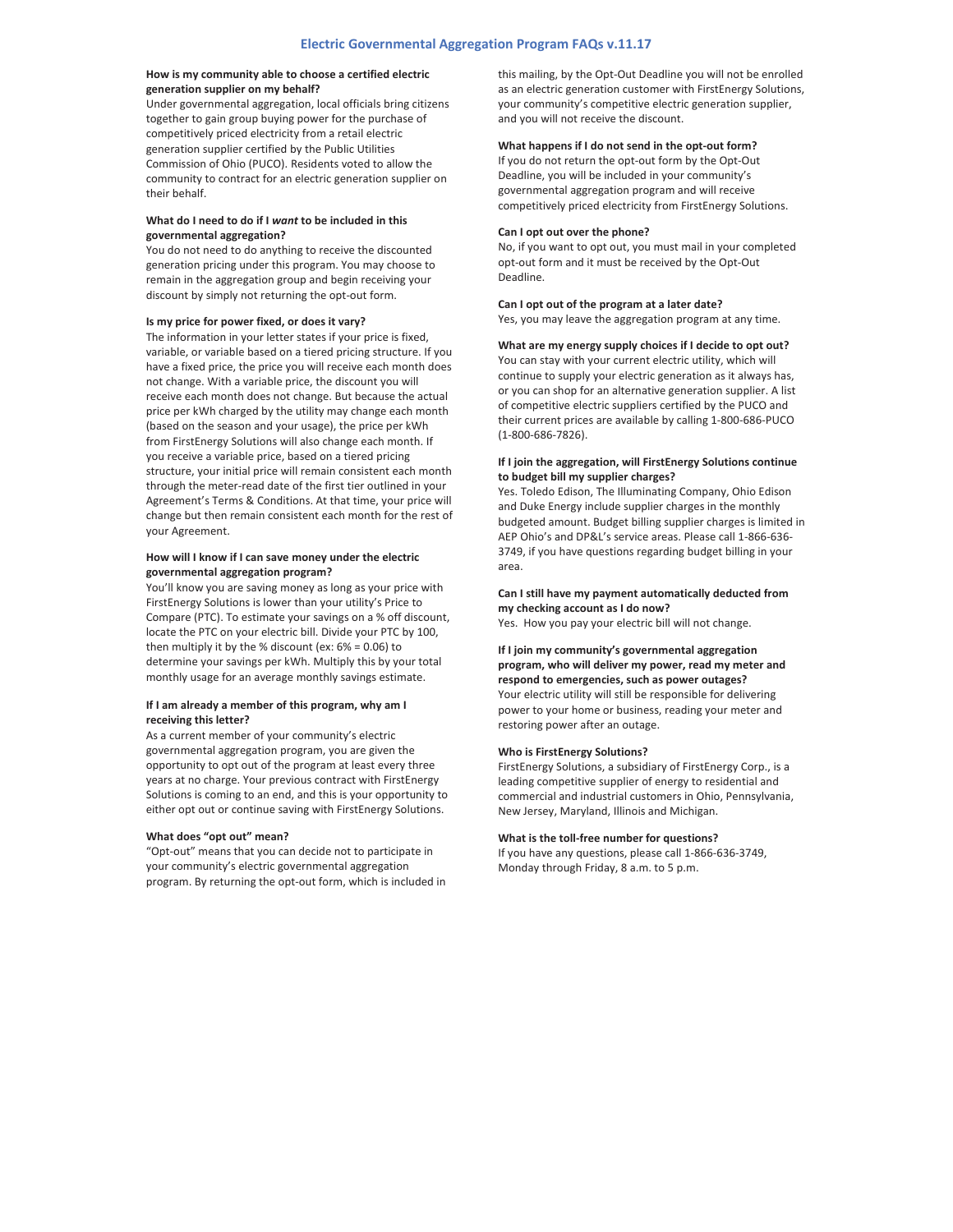

| Residential and Small Commercial - Terms and Conditions |                                                                             |  |  |  |
|---------------------------------------------------------|-----------------------------------------------------------------------------|--|--|--|
| Governmental Aggregation Product                        | Variable Price – % OFF PTC                                                  |  |  |  |
| Electric Distribution Utility ("EDU")                   | The Cleveland Electric Illuminating Co.                                     |  |  |  |
| Price and Length of Agreement                           | 6% off your EDU Price to Compare ("PTC") through your April 2021 meter read |  |  |  |
| <b>Cancellation/Termination Fee</b>                     | \$25.00                                                                     |  |  |  |

These Terms and Conditions apply to you because you are enrolling for electric generation service with FirstEnergy Solutions Corp. ("FES") through either (a) affirmative consent or (b) not opting out of your community aggregation program. If you enroll by affirmative consent, these Terms and Conditions and the enrollment information on the website are your Agreement ("Agreement"). If you choose to remain in the community aggregation program by not "optingout" or exercising the right of rescission, these Terms and Conditions and your opt-out notification are your Agreement. Please keep a copy of this Agreement for your records.

FES is certified by the Public Utilities Commission of Ohio ("PUCO") to offer and supply electric generation services in Ohio. As a Competitive Retail Electric Service ("CRES") provider, FES will supply the electric generation to your EDU based on your usage. Your EDU then distributes or delivers the electricity to you. FES sets the generation prices and charges that the customers pay. The PUCO regulates distribution prices and services. The Federal Energy Regulatory Commission ("FERC") regulates transmission prices and services.

**Definitions:** *Generation Charge* – Charge for the production of electricity. *Transmission Charge* – Charge for moving high voltage electricity from a generation facility to the distribution lines of the EDU. *Distribution Service* – Physical delivery of electricity to customers by the EDU.

**Right of Rescission**: If you do not opt-out or you give your affirmative consent and are enrolled to receive generation service from FES, your EDU will send you a confirmation notice of transfer of service. You will have the right to rescind your enrollment within seven (7) calendar days following the postmark date of the confirmation notice by following the instructions contained in the notice. The Right of Rescission only applies when a customer switches to a generation supplier and not on renewal enrollments. Your EDU will not send a confirmation notice upon any renewal of this Agreement. Should you choose to opt-out of your community's program, you will be served by your EDU's standard service offer established pursuant to section 4928.14 of the Ohio Revised Code ("ORC") unless you choose an alternate supplier of electricity.

**Eligibility:** Only eligible residential customer accounts not enrolled in the Percentage of Income Plan Program ("PIPP") and eligible small commercial customers may enroll in this offer from FES. FES reserves the right to refuse enrollment to any customer with an outstanding electric bill balance.

**Basic Service Prices:** During the term of this Agreement, you agree to pay FES a price indicated in the table above for a total combined Transmission, Generation and Generation Related Charge ("Retail Electric Service"). Your Price to Compare ("PTC") consists of bypassable transmission, generation and transmission and generation related components, which are charges associated with the costs of purchased power and the cost to deliver the power through the transmission system. These are the charges that you would avoid for that billing period when you switch to FES. If your product in the table above is a % Off PTC product, your monthly price per kWh will vary because the EDU's PTC may change based on any changes made by the EDU in its calculations. In addition to FES' charges, you will be charged by your EDU for distribution and various other charges. Your price may also include a fee assessed by a broker or agent representing your community.

Length of Agreement: As a part of your community's program, your Retail Electric Service from FES will start on your next available meter read after processing of the enrollment by your EDU, and continue through the term indicated in the table above. The program may be terminated prior to the term pursuant to the terms of the master agreement between FES and your community for the aggregation program. Should the program be terminated, you will be returned to your EDU's standard service offer or its successor. In the event that (1) the PUCO approves or implements a phase-in credit for generation and/or transmission charges of the EDU or takes any other action which affects the PTC or otherwise does not allow the EDU to reflect the full cost to procure generation and transmission in the PTC or other regulatory action; or (2) there is any change in any statute, rule, regulation, order, law, or tariff promulgated by any court, governmental authority, utility, Independent System Operator ("ISO"), Regional Transmission Organization ("RTO") or other service provider, or any change in operating procedure, which alters to the detriment of FES its costs to perform under this Agreement, you may receive a notification from FES. This notification will include a description of one or more of the situations described above. FES may offer you new Terms and Conditions. You must indicate your affirmative consent to the new Terms and Conditions as specified in the notices. If you do not contact FES to accept the new terms, this Agreement will terminate on the date specified in the notices, and you may be returned to your EDU for Retail Electric Service. Alternatively, FES may decide to terminate this Agreement, and you will receive prior written notice of the termination, after which you may be returned to your EDU for Retail Electric Service. Whether FES offers you new terms or terminates this Agreement under this provision, you will not be responsible for the cancellation/termination fee (if any) set forth in the table above. You must still pay all FES charges through the date you are returned to your EDU or switched to another CRES provider for service.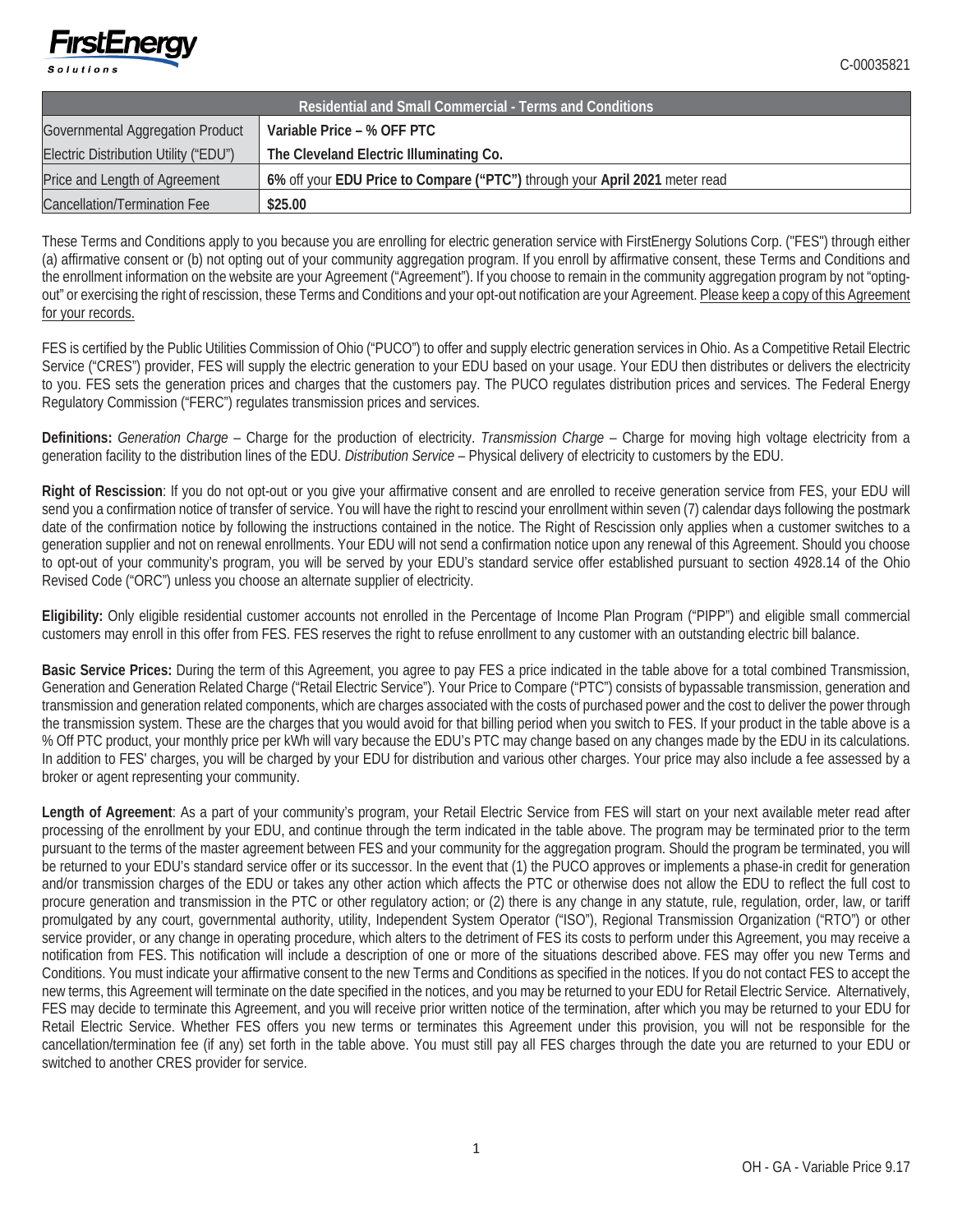

**Billing:** You will continue to receive a single bill from your EDU that will contain both your EDU and FES charges. FES reserves the right to unilaterally modify this billing format in the event your EDU is unable or unwilling to provide consolidated billing in this format or changes the calculation of the PTC. If you do not pay your bill by the due date, FES may cancel this Agreement after giving you a minimum of fourteen (14) days written notice. Upon cancellation you will be returned to your EDU as a customer. You will remain responsible to pay FES for any electricity used before this Agreement is cancelled, as well as any late payment charges. If you have 12 months of billing history and you are enrolled in budget billing with the EDU, you can enroll in a budget billing program once per year. At the end of the contract term, you are responsible for payment of any outstanding balance upon final contract true up. FES reserves the right to adjust your monthly budget amount prior to final contract true up. If you enroll in budget billing, then choose not to be in the program or if you become two consecutive monthly payments overdue, you will be removed from budget billing, your account will be reconciled, and you will be billed for the outstanding budget balance on your next billing cycle. Failure to pay electric utility charges may result in you being disconnected in accordance with your EDU's tariff.

**Penalties, Fees and Exceptions:** If you do not pay the full amount owed FES by the due date of the bill, FES may charge a 1.5% per month late payment fee.

**Cancellation/Termination Provisions:** You may terminate this Agreement, without penalty, if you move out of the EDU service territory or into an area where FES charges a different price. There may be a Cancellation/Termination Fee indicated in the table above if you terminate this Agreement for any other reason, except as expressly provided herein. Upon termination with FES and return to the standard service offer with your EDU, you may not be served under the same rates, terms, and conditions that apply to other EDU customers.

**Customer Consent and Information Release Authorization:** By choosing not to opt-out of your community's aggregation program, or to affirmatively join it, you understand and agree to the terms and conditions of this Agreement with FES. You authorize FES to obtain information from the EDU that includes, but is not limited to: billing history, payment history, historical and future electricity usage, meter readings, and characteristics of electricity service. FES reserves the sole right to determine if your credit standing is satisfactory before accepting your enrollment request. This Agreement shall be considered executed by FES following acceptance of your enrollment request by FES, the end of the 7-day rescission period, and subsequent acceptance of the enrollment by your EDU.

**Contract Expiration:** At least every three (3) years, you will be given the opportunity to opt-out of your community's aggregation program at no cost. You are responsible for arranging for your electric supply upon termination of this Agreement.

**Dispute Procedures:** Contact FES with any questions concerning the terms of service by phone at 1-888-254-6359 (toll-free) M-F 8:00 am to 5:00 pm EST or in writing at 341 White Pond Drive, Attn: Contract Administration, Akron, OH 44320. Our web address is www.fes.com. If your complaint is not resolved after you have called your electric supplier and/or your electric utility, or for general utility information, residential and business customers may contact the PUCO for assistance at 1-800-686-7826 (toll free) M-F 8:00 a.m to 5:00 pm EST or at www.puco.ohio.gov. Hearing or speech impaired customers may contact the PUCO via 7-1-1 (Ohio Relay Service). The Ohio Consumers' Counsel ("OCC") represents residential utility customers in matters before the PUCO. The OCC can be contacted at 1-877-742-5622 (toll free) M-F 8:00 am to 5:00 pm EST, or at www.pickocc.org.

**Force Majeure Termination**: FES will make commercially reasonable efforts to provide your electric service, but does not guarantee a continuous supply of electricity. Certain causes and events are out of FES' reasonable control ("Force Majeure Event(s)") and may result in interruptions in service. FES will not be liable for any such interruptions caused by a Force Majeure Event, including but not limited to, acts of God, war, civil disturbance, insurrection, terrorism, fire, flood, earthquake, acts of default of common carriers, strikes, boycotts, unforeseen maintenance, unforeseen shutdowns or deficiencies of sources of supply, inability to access the local distribution utility system, nonperformance by the EDU or other similar circumstances beyond FES' reasonable control.

**Miscellaneous:** You have the right to request from FES, twice within a 12-month period, up to 24 months of payment history, without charge. FES will not release your Social Security number and/or account number(s) without your written consent except for FES' collections and reporting, participating in programs funded by the universal service fund, pursuant to ORC section 4928.54, or assigning a customer's contract to another CRES provider. FES' environmental disclosure statement is available for viewing on our website www.fes.com. FES will make the required quarterly updates to the statement electronically on our website and will also provide the information upon request. FES may assign its rights to another CRES provider, including any successor, in accordance with the rules and regulations of the PUCO. FES assumes no responsibility or liability for the following items that are the responsibility of the EDU: operation and maintenance of the EDU's electrical system, any interruption of service, termination of service, or deterioration of the EDU's service. In the event of a power outage, you should contact your local EDU. You are responsible for providing FES with accurate account information. If said information is incorrect, FES reserves the right to reprice the applicable account(s) or terminate the Agreement. FES reserves the right to return any customer to the EDU if the customer's rate code is changed and the account is no longer eligible for this program.

**Warranty:** FES warrants title and the right to all electricity sold hereunder. THE WARRANTIES SET FORTH IN THIS PARAGRAPH ARE EXCLUSIVE AND ARE IN LIEU OF ALL OTHER WARRANTIES, WHETHER STATUTORY, EXPRESS OR IMPLIED, INCLUDING BUT NOT LIMITED TO ANY WARRANTIES OF MERCHANTABILITY, FITNESS FOR A PARTICULAR PURPOSE OR ARISING OUT OF ANY COURSE OF DEALING OR USAGE OF TRADE.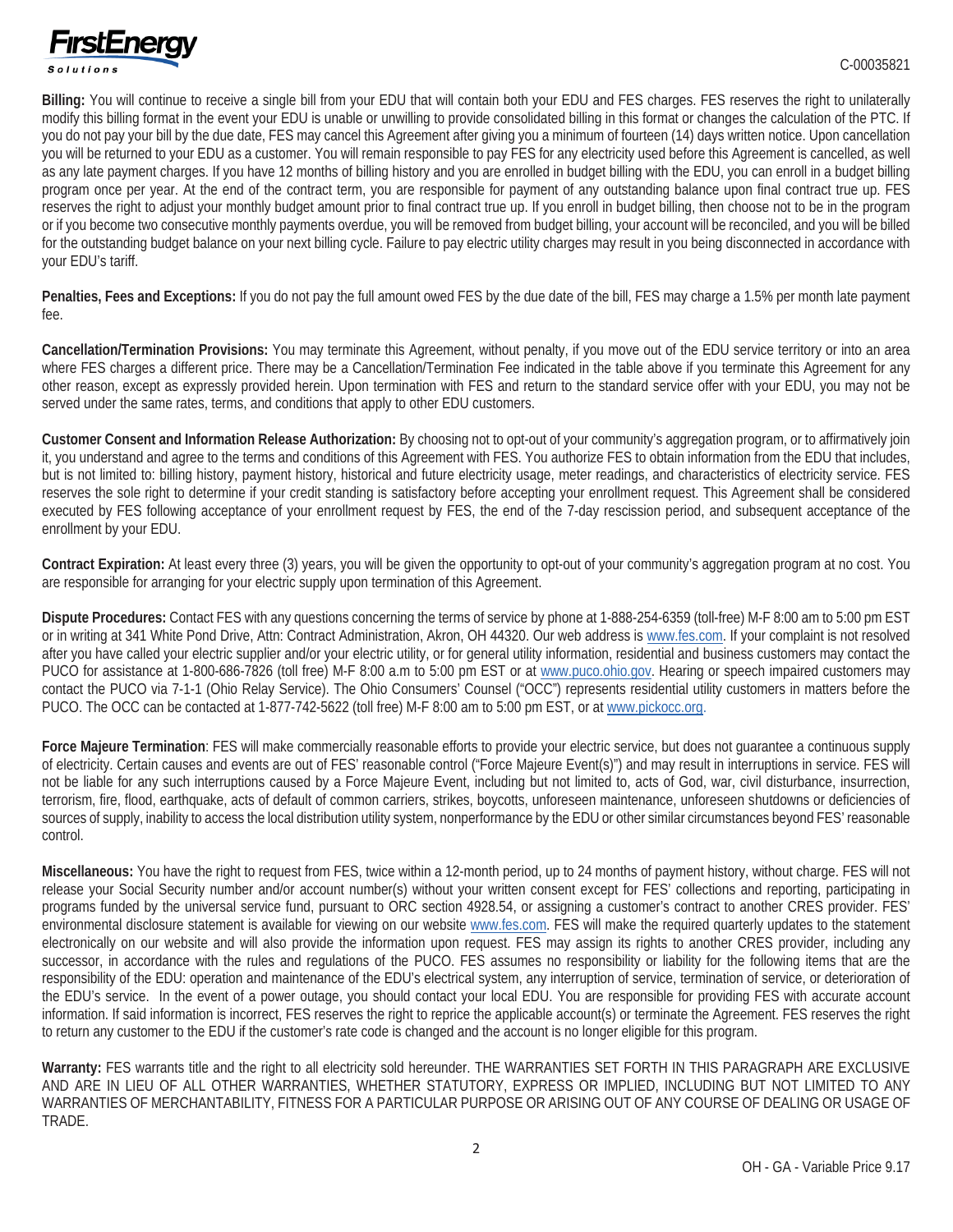

| Residential and Small Commercial - Terms and Conditions |                                                                             |  |  |  |
|---------------------------------------------------------|-----------------------------------------------------------------------------|--|--|--|
| Governmental Aggregation Product                        | Variable Price – % OFF PTC                                                  |  |  |  |
| Electric Distribution Utility ("EDU")                   | The Cleveland Electric Illuminating Co.                                     |  |  |  |
| Price and Length of Agreement                           | 4% off your EDU Price to Compare ("PTC") through your April 2021 meter read |  |  |  |
| <b>Cancellation/Termination Fee</b>                     | \$50.00                                                                     |  |  |  |

These Terms and Conditions apply to you because you are enrolling for electric generation service with FirstEnergy Solutions Corp. ("FES") through either (a) affirmative consent or (b) not opting out of your community aggregation program. If you enroll by affirmative consent, these Terms and Conditions and the enrollment information on the website are your Agreement ("Agreement"). If you choose to remain in the community aggregation program by not "optingout" or exercising the right of rescission, these Terms and Conditions and your opt-out notification are your Agreement. Please keep a copy of this Agreement for your records.

FES is certified by the Public Utilities Commission of Ohio ("PUCO") to offer and supply electric generation services in Ohio. As a Competitive Retail Electric Service ("CRES") provider, FES will supply the electric generation to your EDU based on your usage. Your EDU then distributes or delivers the electricity to you. FES sets the generation prices and charges that the customers pay. The PUCO regulates distribution prices and services. The Federal Energy Regulatory Commission ("FERC") regulates transmission prices and services.

**Definitions:** *Generation Charge* – Charge for the production of electricity. *Transmission Charge* – Charge for moving high voltage electricity from a generation facility to the distribution lines of the EDU. *Distribution Service* – Physical delivery of electricity to customers by the EDU.

**Right of Rescission**: If you do not opt-out or you give your affirmative consent and are enrolled to receive generation service from FES, your EDU will send you a confirmation notice of transfer of service. You will have the right to rescind your enrollment within seven (7) calendar days following the postmark date of the confirmation notice by following the instructions contained in the notice. The Right of Rescission only applies when a customer switches to a generation supplier and not on renewal enrollments. Your EDU will not send a confirmation notice upon any renewal of this Agreement. Should you choose to opt-out of your community's program, you will be served by your EDU's standard service offer established pursuant to section 4928.14 of the Ohio Revised Code ("ORC") unless you choose an alternate supplier of electricity.

**Eligibility:** Only eligible residential customer accounts not enrolled in the Percentage of Income Plan Program ("PIPP") and eligible small commercial customers may enroll in this offer from FES. FES reserves the right to refuse enrollment to any customer with an outstanding electric bill balance.

**Basic Service Prices:** During the term of this Agreement, you agree to pay FES a price indicated in the table above for a total combined Transmission, Generation and Generation Related Charge ("Retail Electric Service"). Your Price to Compare ("PTC") consists of bypassable transmission, generation and transmission and generation related components, which are charges associated with the costs of purchased power and the cost to deliver the power through the transmission system. These are the charges that you would avoid for that billing period when you switch to FES. If your product in the table above is a % Off PTC product, your monthly price per kWh will vary because the EDU's PTC may change based on any changes made by the EDU in its calculations. In addition to FES' charges, you will be charged by your EDU for distribution and various other charges. Your price may also include a fee assessed by a broker or agent representing your community.

Length of Agreement: As a part of your community's program, your Retail Electric Service from FES will start on your next available meter read after processing of the enrollment by your EDU, and continue through the term indicated in the table above. The program may be terminated prior to the term pursuant to the terms of the master agreement between FES and your community for the aggregation program. Should the program be terminated, you will be returned to your EDU's standard service offer or its successor. In the event that (1) the PUCO approves or implements a phase-in credit for generation and/or transmission charges of the EDU or takes any other action which affects the PTC or otherwise does not allow the EDU to reflect the full cost to procure generation and transmission in the PTC or other regulatory action; or (2) there is any change in any statute, rule, regulation, order, law, or tariff promulgated by any court, governmental authority, utility, Independent System Operator ("ISO"), Regional Transmission Organization ("RTO") or other service provider, or any change in operating procedure, which alters to the detriment of FES its costs to perform under this Agreement, you may receive a notification from FES. This notification will include a description of one or more of the situations described above. FES may offer you new Terms and Conditions. You must indicate your affirmative consent to the new Terms and Conditions as specified in the notices. If you do not contact FES to accept the new terms, this Agreement will terminate on the date specified in the notices, and you may be returned to your EDU for Retail Electric Service. Alternatively, FES may decide to terminate this Agreement, and you will receive prior written notice of the termination, after which you may be returned to your EDU for Retail Electric Service. Whether FES offers you new terms or terminates this Agreement under this provision, you will not be responsible for the cancellation/termination fee (if any) set forth in the table above. You must still pay all FES charges through the date you are returned to your EDU or switched to another CRES provider for service.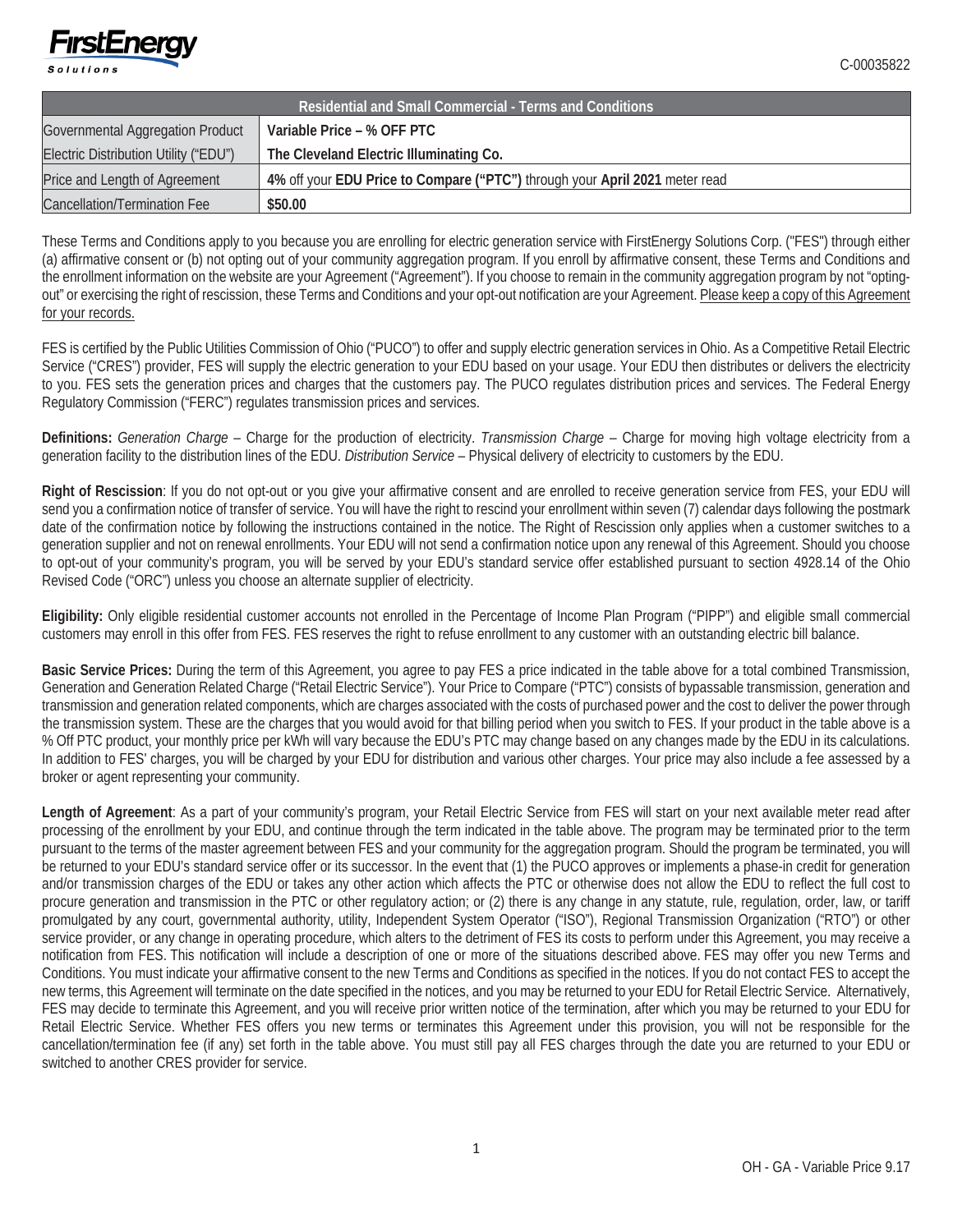

**Billing:** You will continue to receive a single bill from your EDU that will contain both your EDU and FES charges. FES reserves the right to unilaterally modify this billing format in the event your EDU is unable or unwilling to provide consolidated billing in this format or changes the calculation of the PTC. If you do not pay your bill by the due date, FES may cancel this Agreement after giving you a minimum of fourteen (14) days written notice. Upon cancellation you will be returned to your EDU as a customer. You will remain responsible to pay FES for any electricity used before this Agreement is cancelled, as well as any late payment charges. If you have 12 months of billing history and you are enrolled in budget billing with the EDU, you can enroll in a budget billing program once per year. At the end of the contract term, you are responsible for payment of any outstanding balance upon final contract true up. FES reserves the right to adjust your monthly budget amount prior to final contract true up. If you enroll in budget billing, then choose not to be in the program or if you become two consecutive monthly payments overdue, you will be removed from budget billing, your account will be reconciled, and you will be billed for the outstanding budget balance on your next billing cycle. Failure to pay electric utility charges may result in you being disconnected in accordance with your EDU's tariff.

**Penalties, Fees and Exceptions:** If you do not pay the full amount owed FES by the due date of the bill, FES may charge a 1.5% per month late payment fee.

**Cancellation/Termination Provisions:** You may terminate this Agreement, without penalty, if you move out of the EDU service territory or into an area where FES charges a different price. There may be a Cancellation/Termination Fee indicated in the table above if you terminate this Agreement for any other reason, except as expressly provided herein. Upon termination with FES and return to the standard service offer with your EDU, you may not be served under the same rates, terms, and conditions that apply to other EDU customers.

**Customer Consent and Information Release Authorization:** By choosing not to opt-out of your community's aggregation program, or to affirmatively join it, you understand and agree to the terms and conditions of this Agreement with FES. You authorize FES to obtain information from the EDU that includes, but is not limited to: billing history, payment history, historical and future electricity usage, meter readings, and characteristics of electricity service. FES reserves the sole right to determine if your credit standing is satisfactory before accepting your enrollment request. This Agreement shall be considered executed by FES following acceptance of your enrollment request by FES, the end of the 7-day rescission period, and subsequent acceptance of the enrollment by your EDU.

**Contract Expiration:** At least every three (3) years, you will be given the opportunity to opt-out of your community's aggregation program at no cost. You are responsible for arranging for your electric supply upon termination of this Agreement.

**Dispute Procedures:** Contact FES with any questions concerning the terms of service by phone at 1-888-254-6359 (toll-free) M-F 8:00 am to 5:00 pm EST or in writing at 341 White Pond Drive, Attn: Contract Administration, Akron, OH 44320. Our web address is www.fes.com. If your complaint is not resolved after you have called your electric supplier and/or your electric utility, or for general utility information, residential and business customers may contact the PUCO for assistance at 1-800-686-7826 (toll free) M-F 8:00 a.m to 5:00 pm EST or at www.puco.ohio.gov. Hearing or speech impaired customers may contact the PUCO via 7-1-1 (Ohio Relay Service). The Ohio Consumers' Counsel ("OCC") represents residential utility customers in matters before the PUCO. The OCC can be contacted at 1-877-742-5622 (toll free) M-F 8:00 am to 5:00 pm EST, or at www.pickocc.org.

**Force Majeure Termination**: FES will make commercially reasonable efforts to provide your electric service, but does not guarantee a continuous supply of electricity. Certain causes and events are out of FES' reasonable control ("Force Majeure Event(s)") and may result in interruptions in service. FES will not be liable for any such interruptions caused by a Force Majeure Event, including but not limited to, acts of God, war, civil disturbance, insurrection, terrorism, fire, flood, earthquake, acts of default of common carriers, strikes, boycotts, unforeseen maintenance, unforeseen shutdowns or deficiencies of sources of supply, inability to access the local distribution utility system, nonperformance by the EDU or other similar circumstances beyond FES' reasonable control.

**Miscellaneous:** You have the right to request from FES, twice within a 12-month period, up to 24 months of payment history, without charge. FES will not release your Social Security number and/or account number(s) without your written consent except for FES' collections and reporting, participating in programs funded by the universal service fund, pursuant to ORC section 4928.54, or assigning a customer's contract to another CRES provider. FES' environmental disclosure statement is available for viewing on our website www.fes.com. FES will make the required quarterly updates to the statement electronically on our website and will also provide the information upon request. FES may assign its rights to another CRES provider, including any successor, in accordance with the rules and regulations of the PUCO. FES assumes no responsibility or liability for the following items that are the responsibility of the EDU: operation and maintenance of the EDU's electrical system, any interruption of service, termination of service, or deterioration of the EDU's service. In the event of a power outage, you should contact your local EDU. You are responsible for providing FES with accurate account information. If said information is incorrect, FES reserves the right to reprice the applicable account(s) or terminate the Agreement. FES reserves the right to return any customer to the EDU if the customer's rate code is changed and the account is no longer eligible for this program.

**Warranty:** FES warrants title and the right to all electricity sold hereunder. THE WARRANTIES SET FORTH IN THIS PARAGRAPH ARE EXCLUSIVE AND ARE IN LIEU OF ALL OTHER WARRANTIES, WHETHER STATUTORY, EXPRESS OR IMPLIED, INCLUDING BUT NOT LIMITED TO ANY WARRANTIES OF MERCHANTABILITY, FITNESS FOR A PARTICULAR PURPOSE OR ARISING OUT OF ANY COURSE OF DEALING OR USAGE OF TRADE.